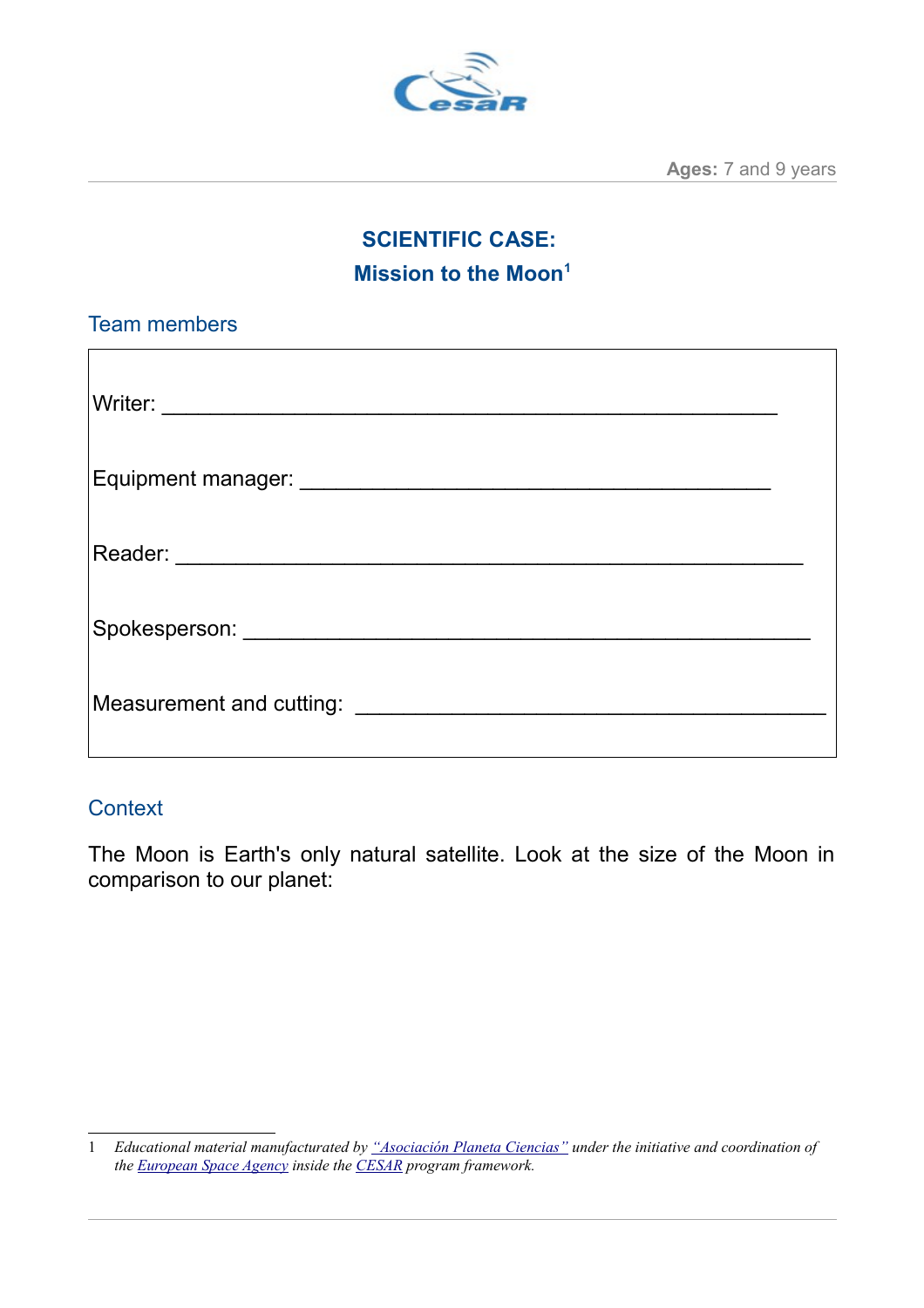



*Relationship between the Earth and the Moon. Source: Wikipedia.org*

In addition, the Moon revolves around the Earth, taking 27 days to complete a full orbit.

鲣

*Distance between the Moon and the Earth. Source: Wikipedia.org*

 $\mathfrak{S}^{\mathfrak{p}}_{\mathfrak{p}}$ 

As you might imagine, going on a mission to the Moon is a whole adventure!

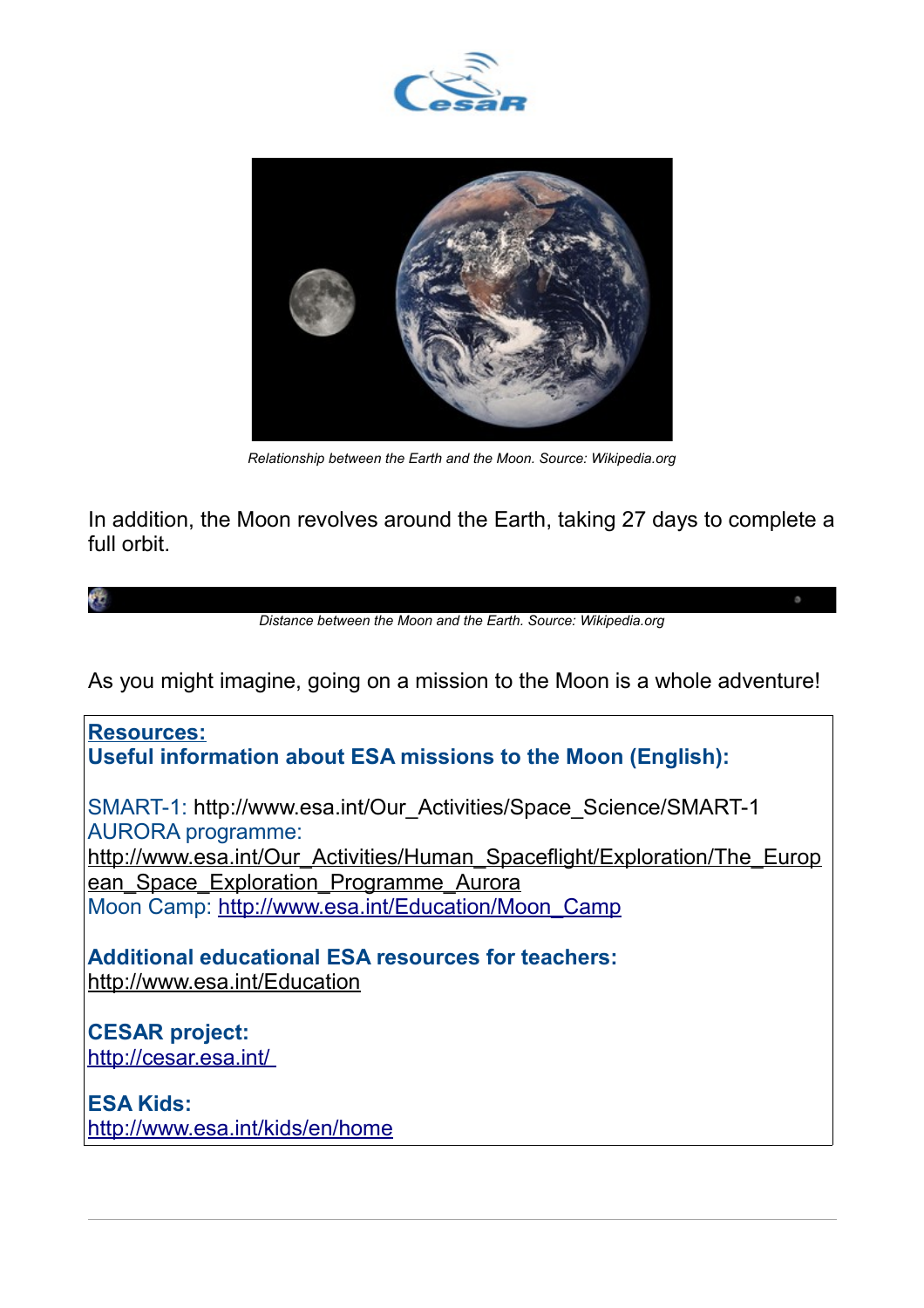

## **Scientific case: Mission to the Moon**

We are going to plan a mission to send three astronauts to the Moon; and there is a lot of preparation needed for it.



*"Hovering on the Horizon" - NASA Earth Observatory. Source: Wikipedia.org*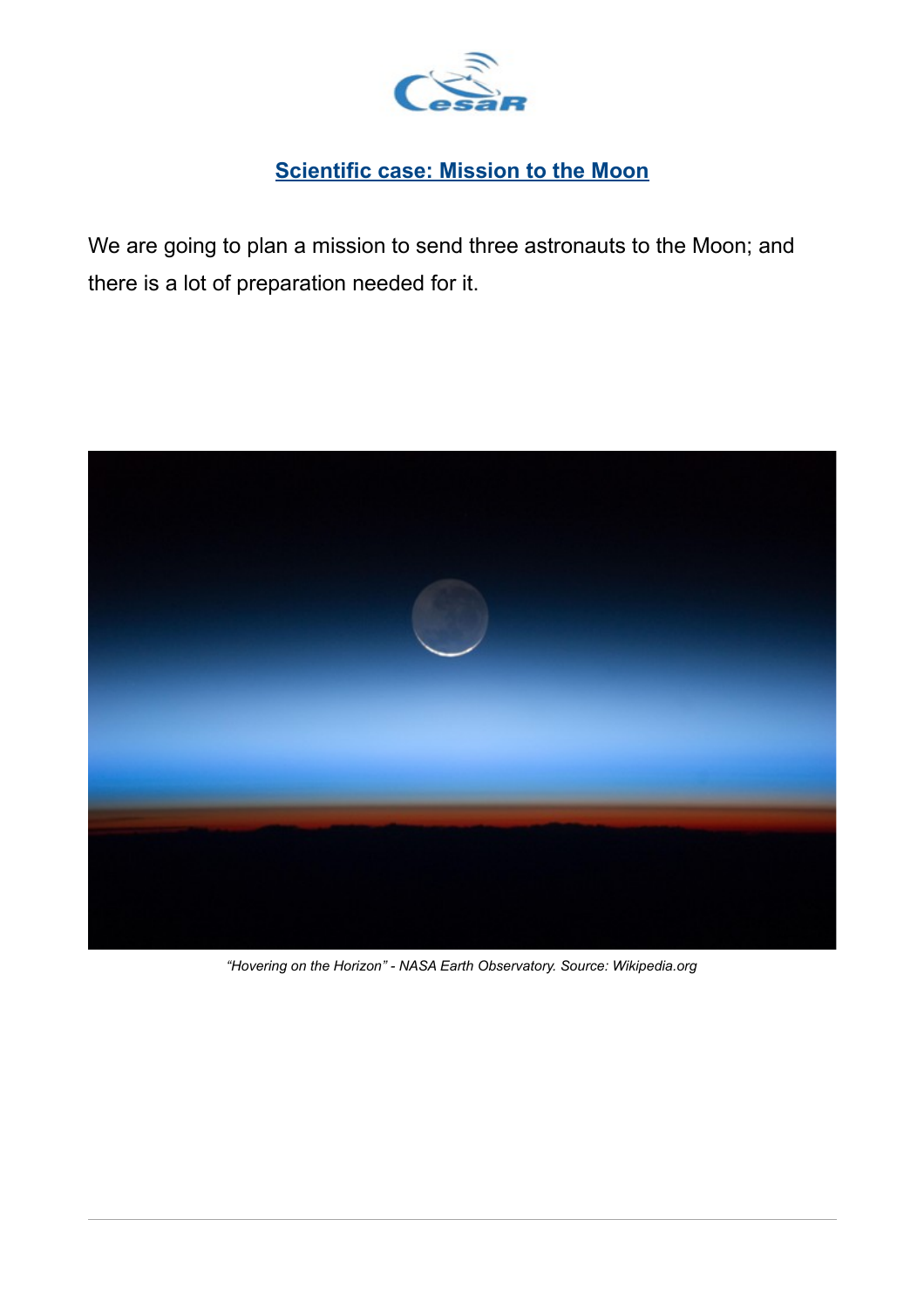

#### Preparation (part 1): What to take to the Moon

We really need to think what we are going to send. Just so you get a rough idea, we would need a force equivalent to twenty thousand slingshots (20,000 slingshots) to launch a single kilogram of weight out of Earth!

#### Preparation (part 2): Where to aim and when to launch

We have done some math and we know that the journey will take five days. If we aim towards where the Moon is now, will it still be there when the rocket gets to that point?

## Preparation (part 3): Shape, size and design of the ship

What shape do you think the rocket would have to be in order to go through the atmosphere, travel through space and get our astronauts to the Moon? Additionally, if three people will make the trip, it is important that they feel okay during the journey.

## Preparation (part 4): Where to land and why

Not every place on the Moon is the same, and it's very important to decide where to land.

#### Preparation (part 5): What to do on the Moon

A lot of questions come to mind when we look at the Moon. This is the moment to do our research in our neighboring world!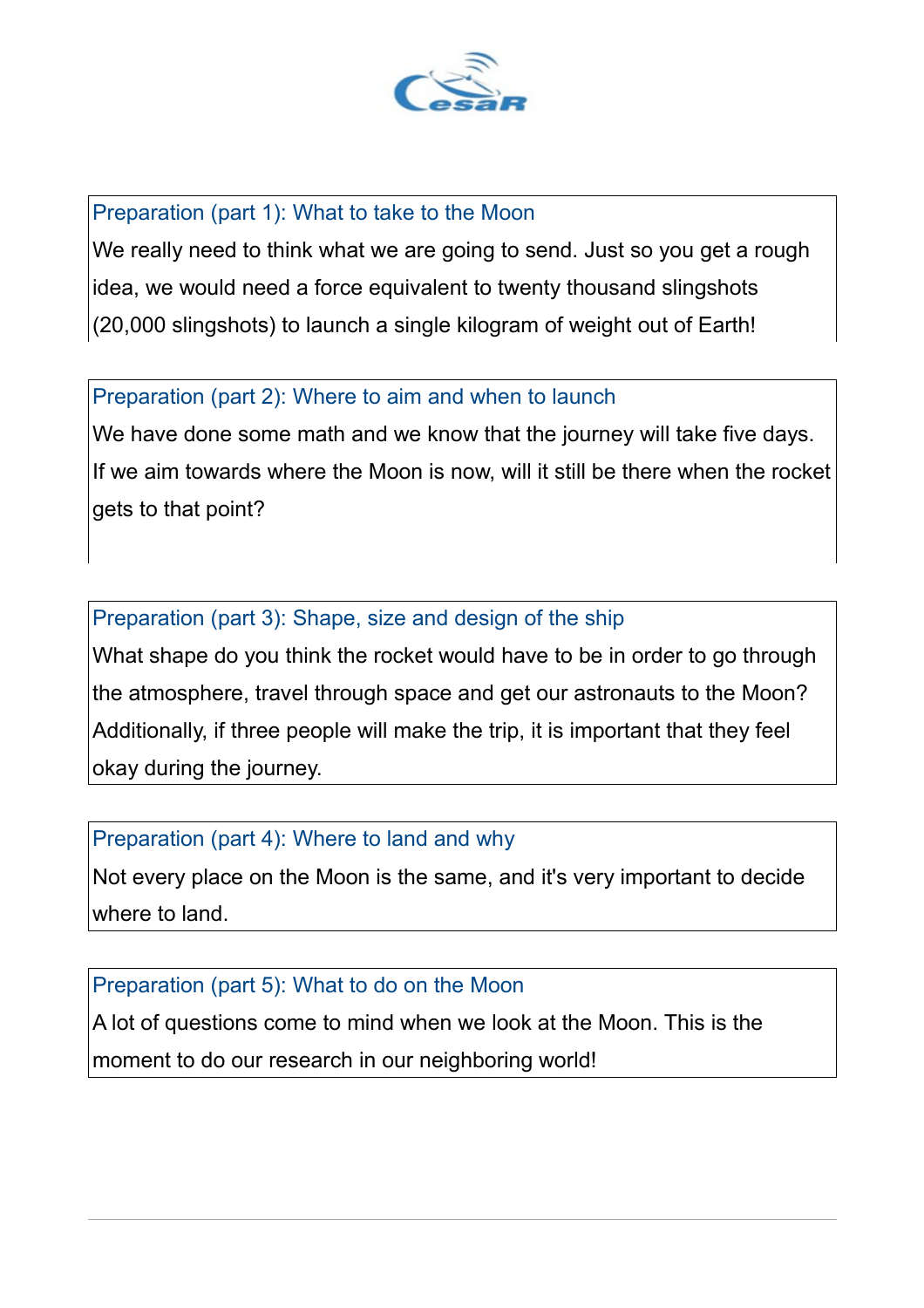

# **MISSION DEVELOPMENT**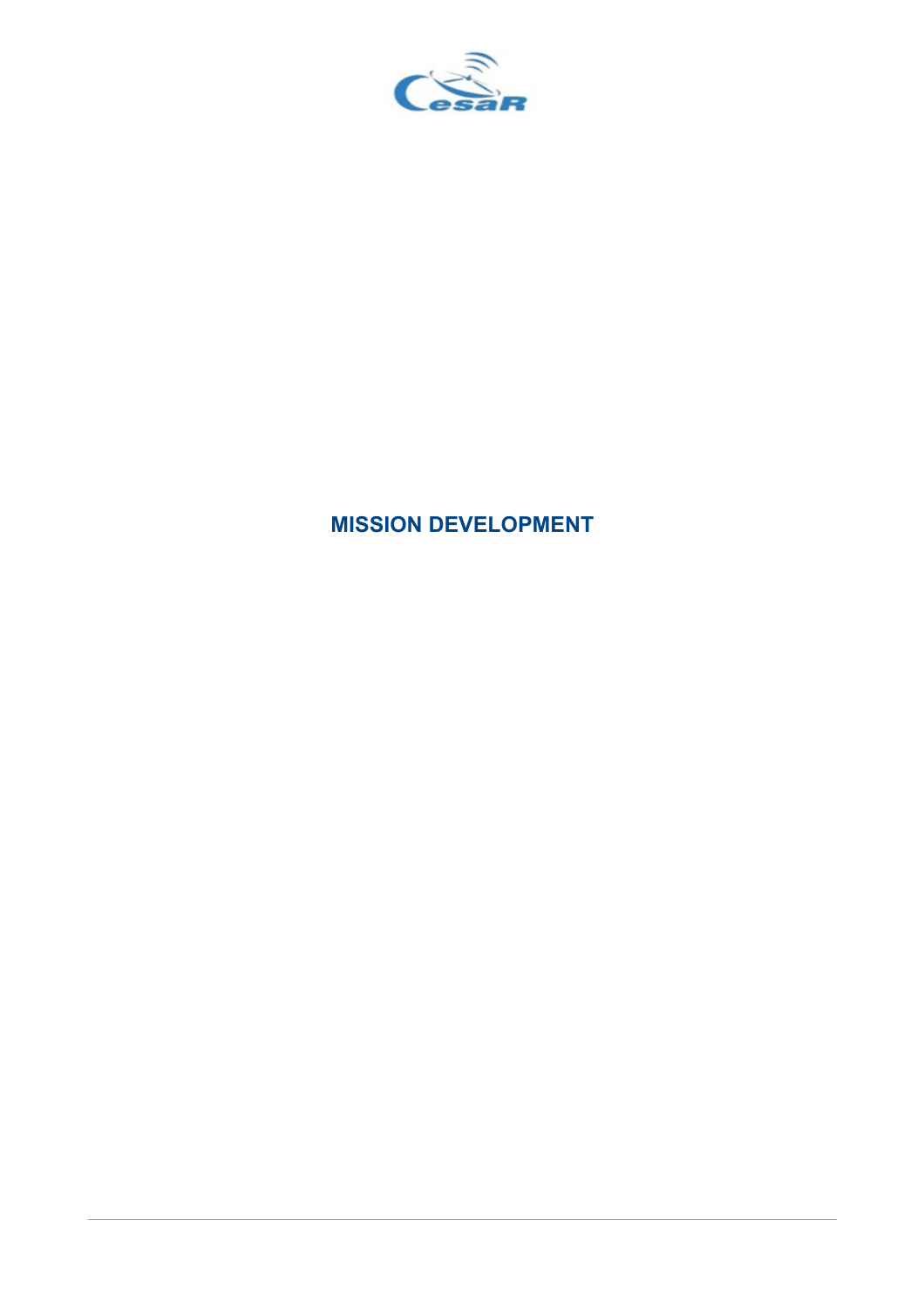

## **Preparation (part 1): What to take to the Moon**

Research equipment for part 1:

- Pencils, paper, rubber.
- Scissors.
- Glue.
- Cut-outs
- Colour pencils

**Step 1.** The Moon and space.

The Moon and space are very distinct from our planet. In order to know what we need, we first have to think about what's important for life that doesn't exist out there.

Differences between Planet Earth, the Moon, and space.

| e.g: There is no air on the Moon and in Space. |  |
|------------------------------------------------|--|
|                                                |  |
|                                                |  |
|                                                |  |
|                                                |  |
|                                                |  |
|                                                |  |
|                                                |  |
|                                                |  |
|                                                |  |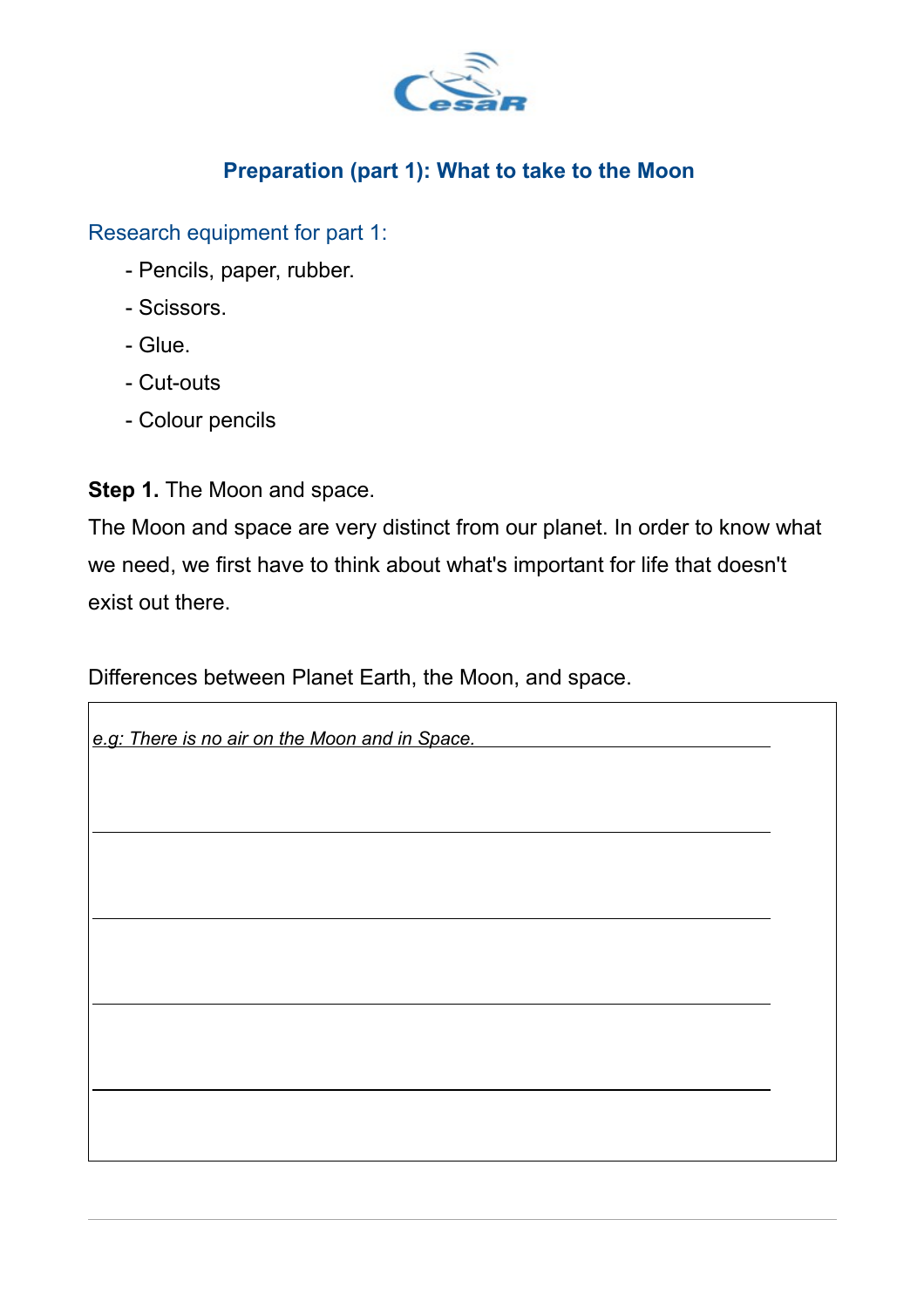

**Step 2.** What to take.

 $\sqrt{ }$ 

Imagine you are one of the astronauts. What objects, utensils, etc., would we take in our spaceship?

Write out a list of important things you would take on your trip. Then, draw a green circle around the items you think are indispensable.

| e.g: Space suit |  |
|-----------------|--|
|                 |  |
|                 |  |
|                 |  |

**Step 3.** We have a baggage list! Now we just have to open the envelope and glue the cut-ots that are on your list. If there is a cut-out missing, you can draw it: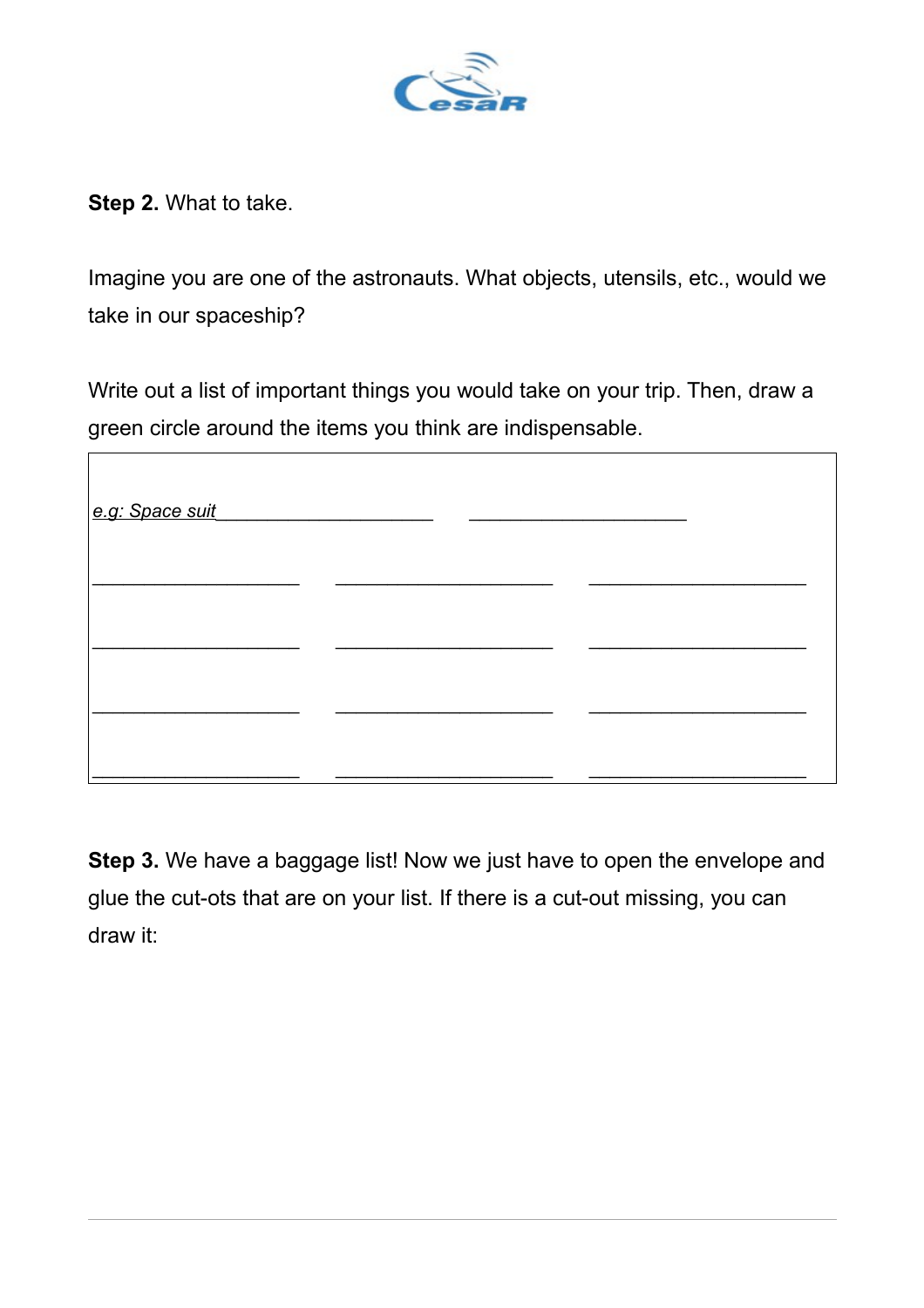

Draw and cut out what you're missing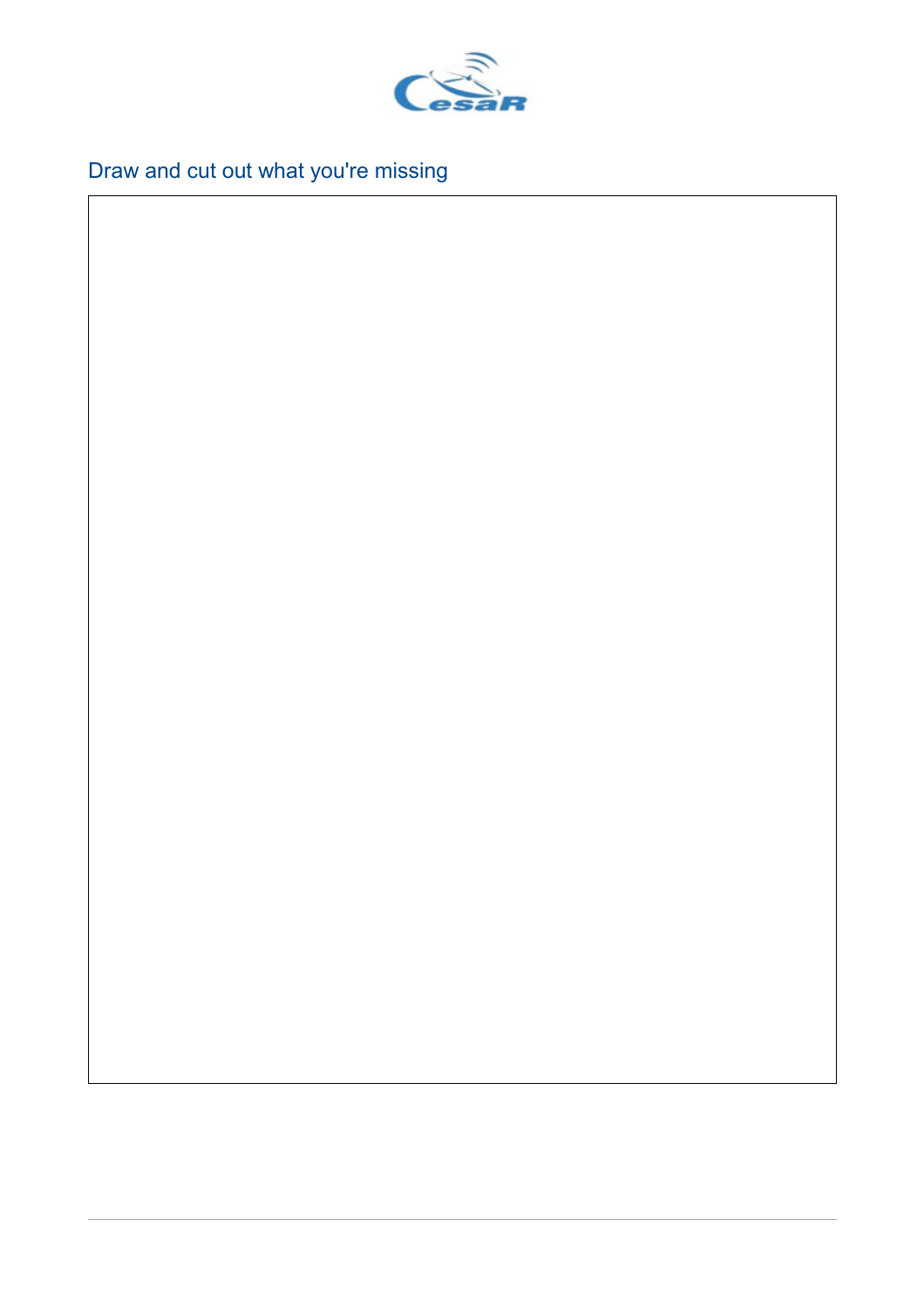

## **Preparation (part 2): Where to aim and when to launch**

### Equipment for Part 2 research

- Pencils, paper, rubber.
- Black pencil.

Some days we see the Moon as round and lit (full moon), other times it looks like a C (waxing), like a D (waning), or even invisible (new moon). Those are the **phases of the Moon**: from Earth we see parts of the Moon depending on how sunlight reaches it.

We need to think about whether we want it to be daytime, nighttime, or somewhere in between when we get to the Moon (that is, full moon, new moon, waxing or waning, respectively).

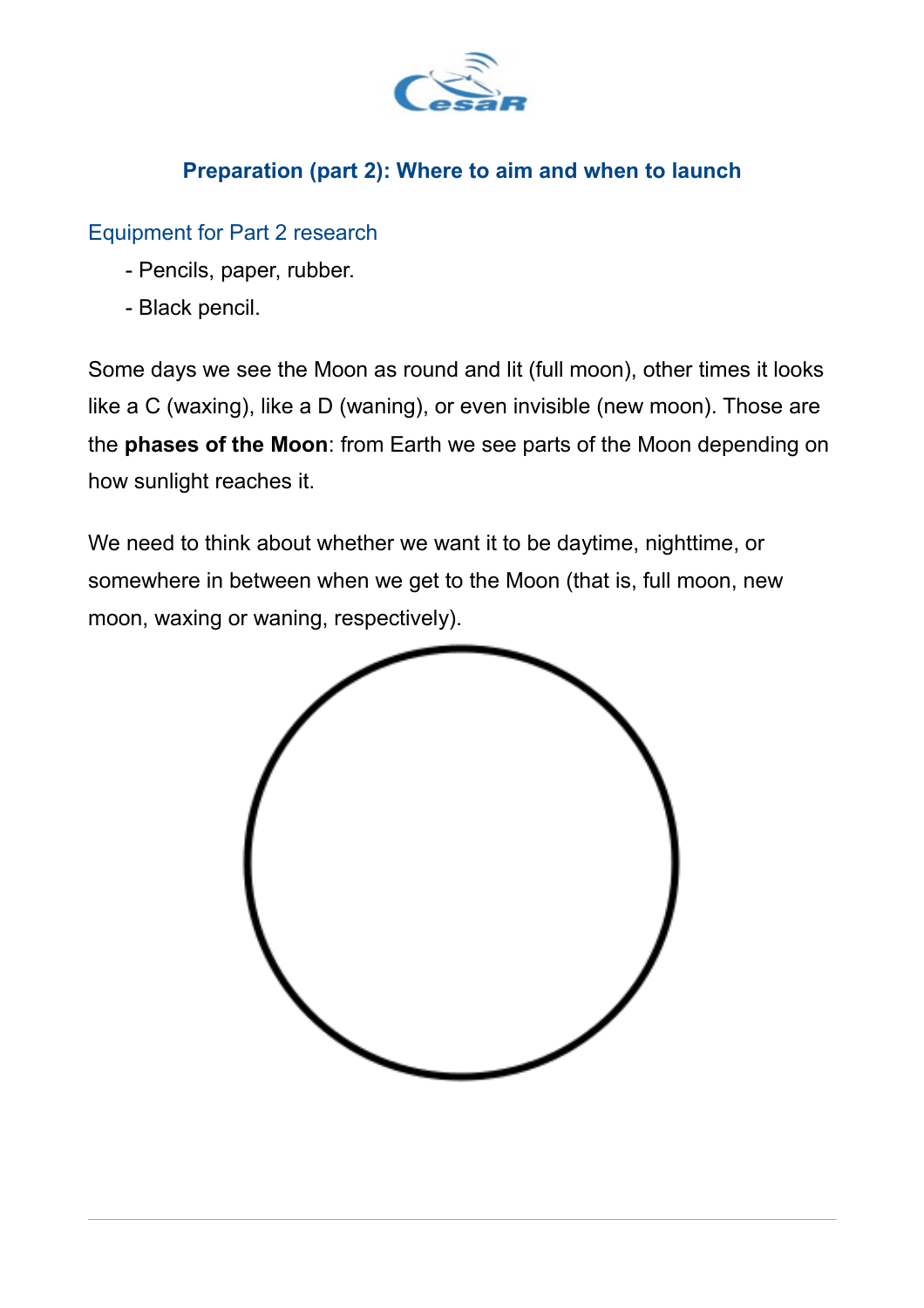

Having done the math, we know the journey will be 5 days long. So we have to take a look to the lunar calendar below to know which day we'll take off from Earth and which day we'll get to there, taking into account the Moon we just filled out.

| <b>CALENDARIO LUNAR PARA EL PRÓXIMO MES</b> |                |                                         |    |    |    |    |
|---------------------------------------------|----------------|-----------------------------------------|----|----|----|----|
| <b>Lunes</b>                                | <b>Martes</b>  | Miércoles Jueves Viernes Sábado Domingo |    |    |    |    |
| 1                                           | $\overline{2}$ | 3                                       |    | 5  | 6  | 7  |
| 8                                           | g              | 10                                      | 11 | 12 | 13 | 14 |
| 15                                          | 16             | 17                                      | 18 | 19 | 20 | 21 |
| 22                                          | 23             | 24                                      | 25 | 26 | 27 | 28 |
| 29                                          | 30             | 31                                      |    |    |    |    |

*Source: Wikipedia.org (modified from original file). Motion available at: [https://upload.wikimedia.org/wikipedia/commons/b/ba/Lunar\\_libration\\_with\\_phase\\_Oct\\_2007\\_450px.gif](https://upload.wikimedia.org/wikipedia/commons/b/ba/Lunar_libration_with_phase_Oct_2007_450px.gif)*

| Take-off date form Earth: |  |
|---------------------------|--|
| Moon landing date: _      |  |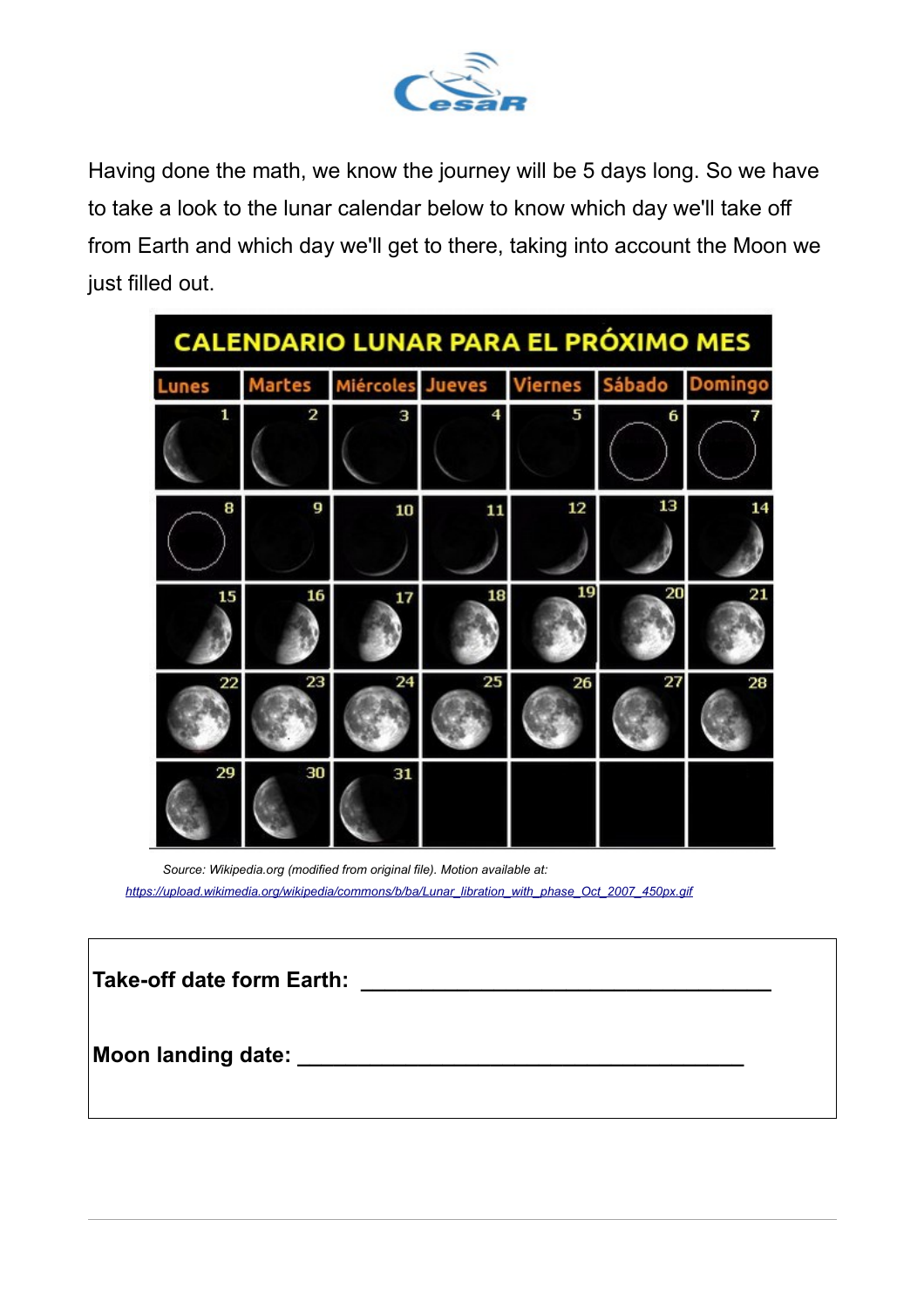

Now comes the hard part! Have you ever seen how the Moon moves? If we aim our rocket to where the Moon is rght now, do you think it will still be there after five days? Of course, it will have moved by then. So we have to aim our rocket to where the moon will be five days from now.

Let's try playing darts with a moving target. Ask your teacher how!

Have you played already? Take a look at the pixture below, where we can see the Moon's movement around Earth (remember a full orbit takes 27 days).

If the Moon is where the image says, let's draw:

- 1. The Moon where we think it will be five days form now.
- 2. Our rocket's path, from Earth to the Moon, with a line.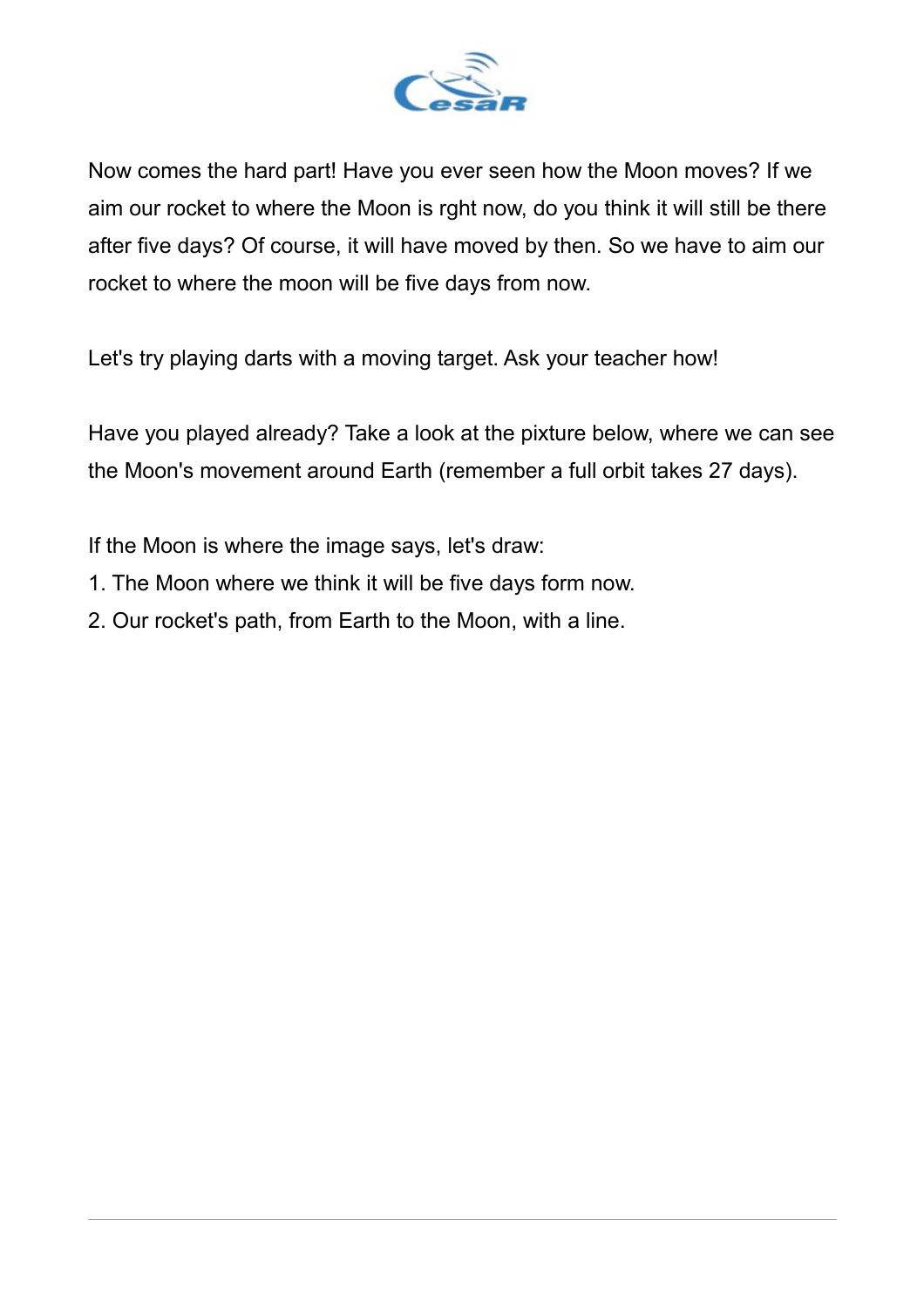

*The Moon's path around Earth.*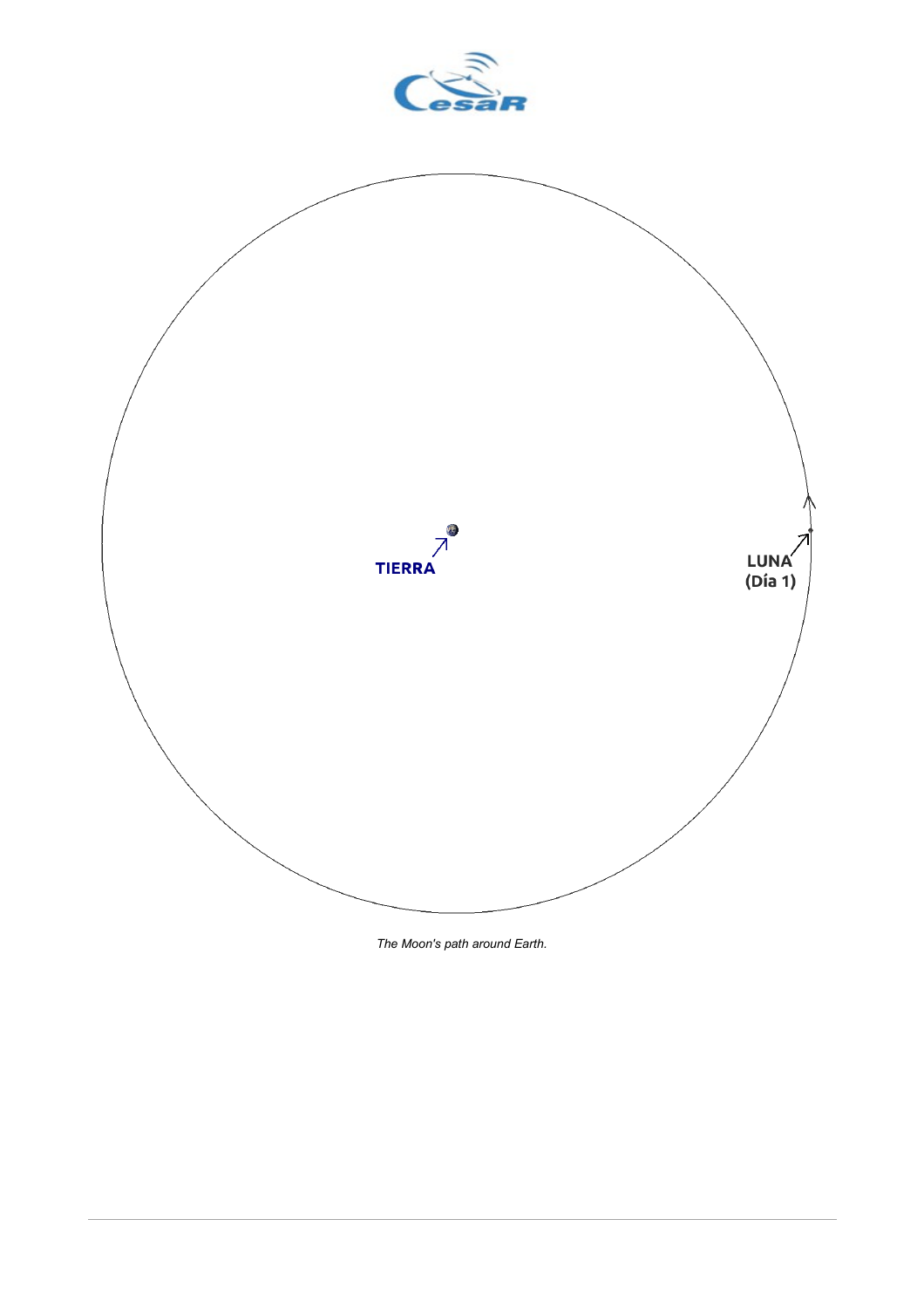

## **Preparation (part 3): Shape, size and design of the ship**

#### Research equipment:

- Pencils, paper, rubber.
- Blank paper.
- Colour pencils.

Three astronauts will travel on our spaceship. It's important to draw the inside and the outside, so that it fulfills all our needs.

**Step 1.** The Moon and space.

The Moon and space are very distinct from our planet. In order to know what we need, we first have to think about what's important for life that doesn't exist out there.

Differences between Planet Earth, the Moon, and space.

| e.g.: there is no air on the Moon or in space |  |
|-----------------------------------------------|--|
|                                               |  |
|                                               |  |
|                                               |  |
|                                               |  |
|                                               |  |
|                                               |  |
|                                               |  |
|                                               |  |
|                                               |  |
|                                               |  |
|                                               |  |
|                                               |  |
|                                               |  |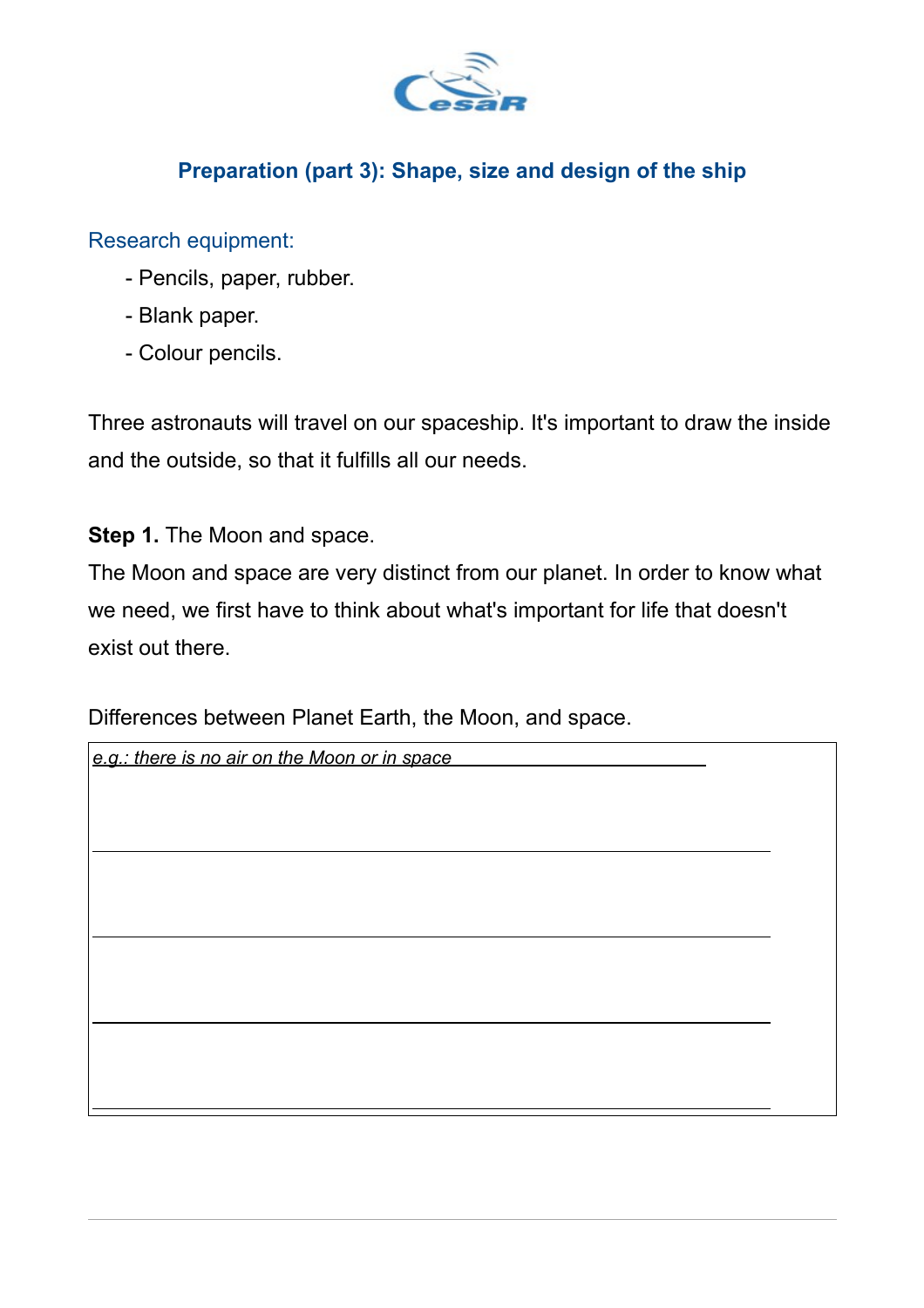

**Step 2.** The outside of the rocket.

We are going to write what our spaceship must have on its outside so that it can get to the Moon and come back with its passengers safe and sound.

| e.g.: solar panels to obtain energy |  |
|-------------------------------------|--|
|                                     |  |
|                                     |  |
|                                     |  |
|                                     |  |
|                                     |  |
|                                     |  |
|                                     |  |

**Step 3.** The insides of the rocket.

We are going to write what our spaceship must have on the inside in order for our voyagers to travel comfortably.

 $\mathcal{L}_\text{max}$  , and the contribution of the contribution of the contribution of the contribution of the contribution of the contribution of the contribution of the contribution of the contribution of the contribution of t

 $\overline{\phantom{a}}$  , and the contribution of the contribution of the contribution of the contribution of the contribution of the contribution of the contribution of the contribution of the contribution of the contribution of the

 $\mathcal{L}_\text{max}$  , and the contribution of the contribution of the contribution of the contribution of the contribution of the contribution of the contribution of the contribution of the contribution of the contribution of t

 $\overline{\phantom{a}}$  , and the contribution of the contribution of the contribution of the contribution of the contribution of the contribution of the contribution of the contribution of the contribution of the contribution of the

With all the ideas we have written, we are now ready to design our ship, on the outside and inside.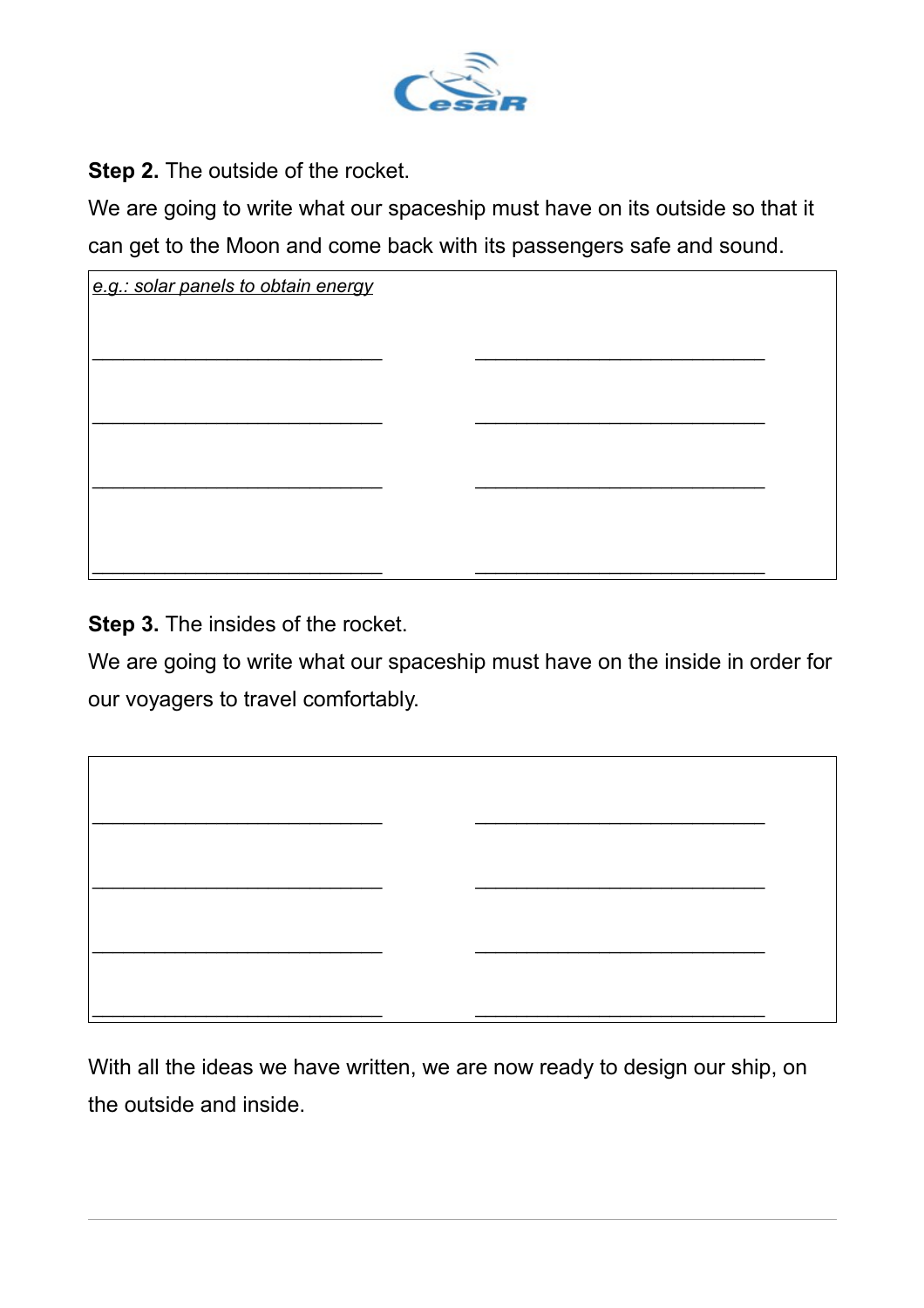

**Step 4.** Design of the outside of the rocket (before drawing here, you can make some rough drafts in other sheets of paper)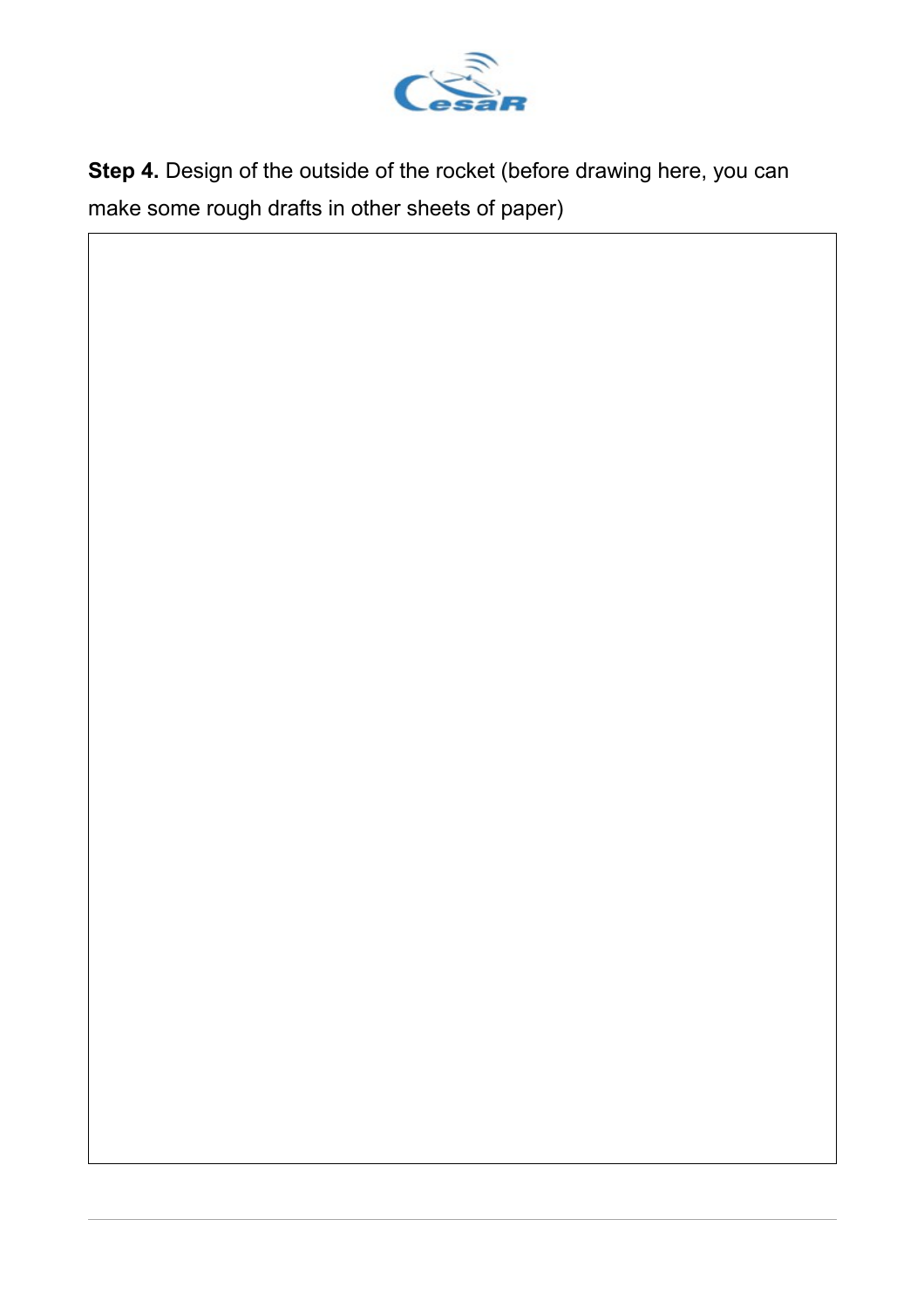

**Step 5.** Design of the inside of the rocket (before drawing here, you can make some rough drafts in other sheets of paper)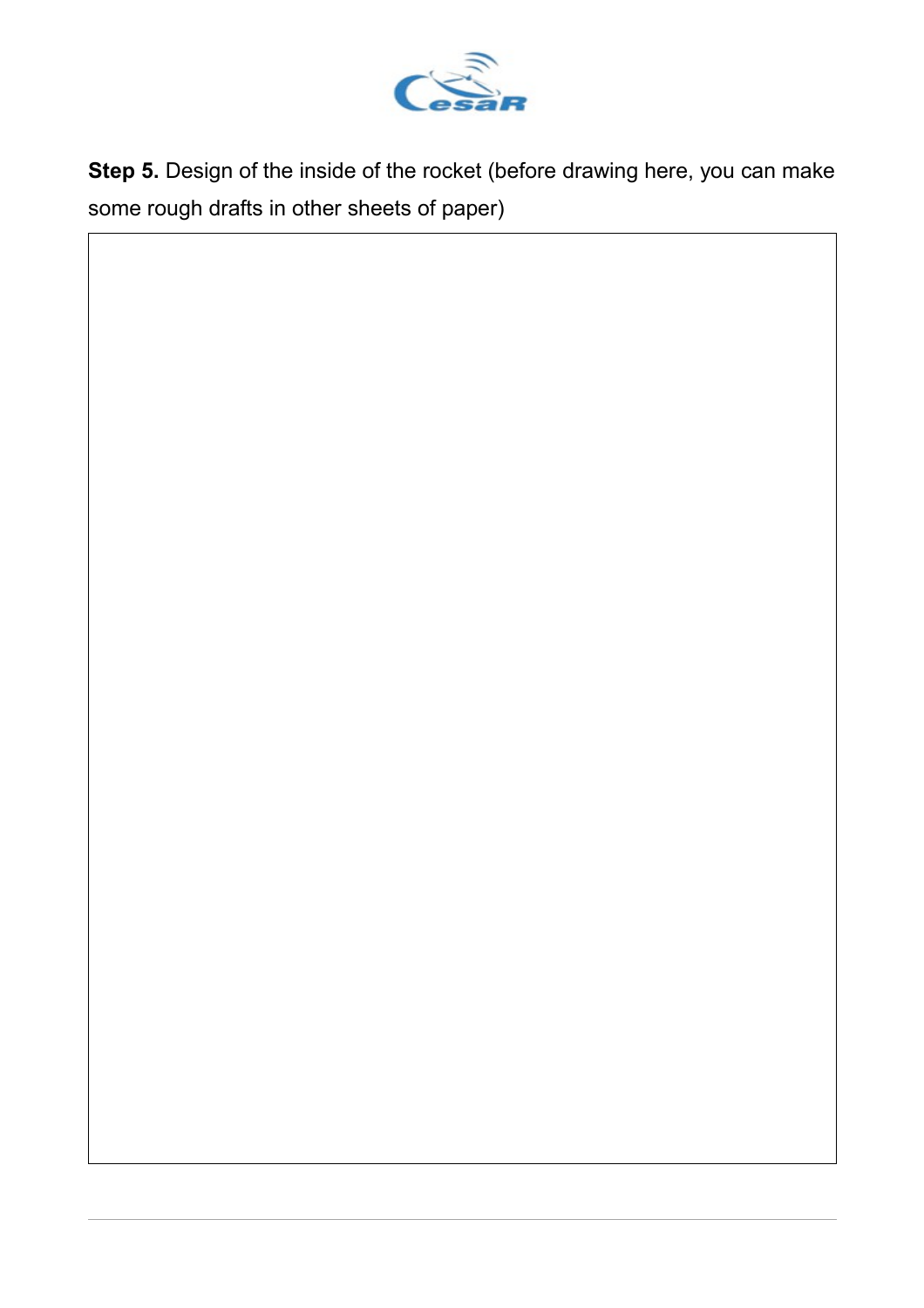

## **Preparation (part 4): Where to land and why**

Research equipment for part 4

- **Map of the moon**
- Pencils, paper, rubber.
- Two markers of different colours

Not every place on the Moon is the same, and it's very important to decide where to land.

With that purpose, we are going to look at the map you'll be given, and draw an orange circle in three places that look very different to you. Then, we are going to write what we see in each of these sites, and what we think we could find there:

**Site 1:**

**Site 2:**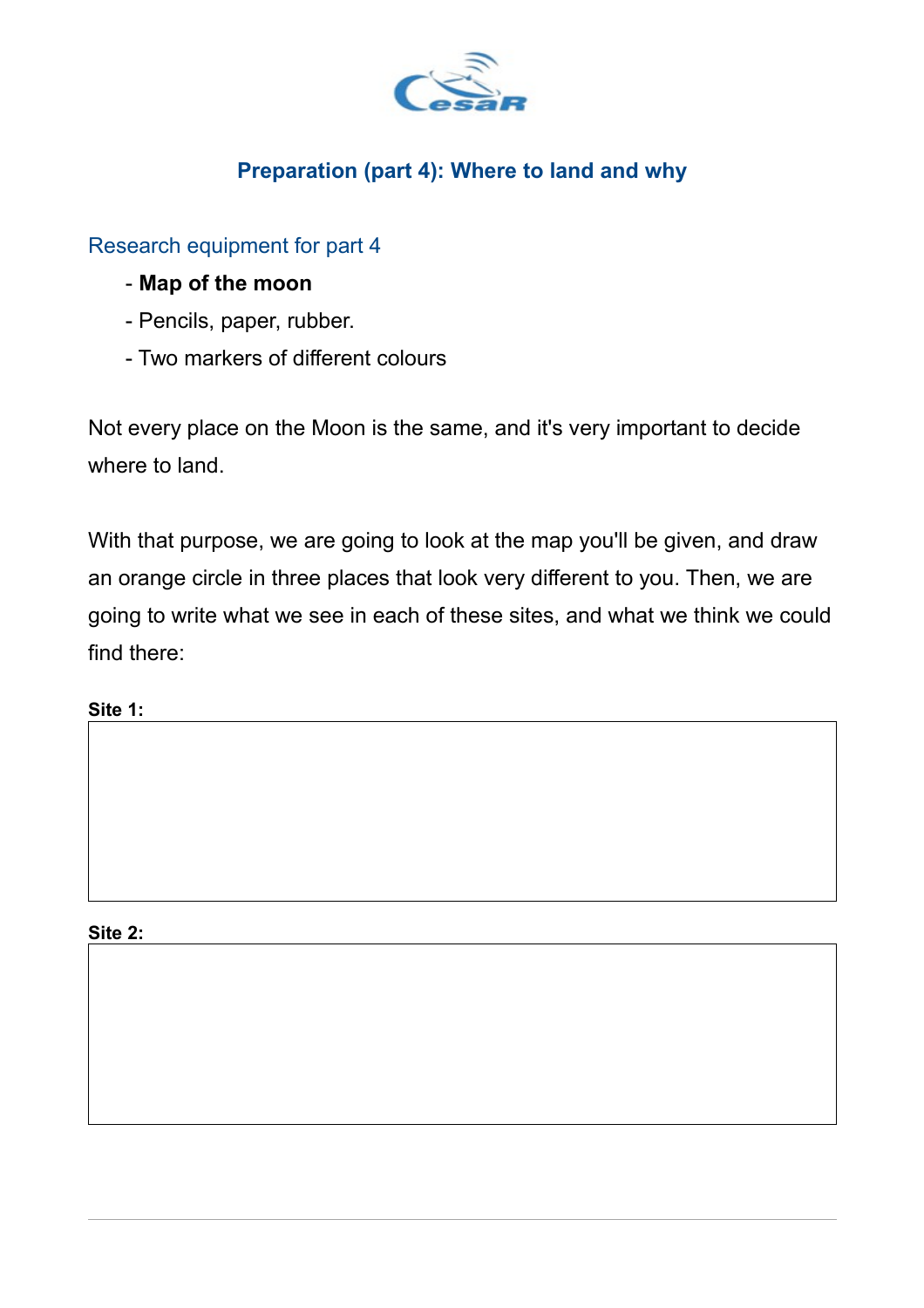

#### **Site 3:**

Now that you've taken a good look at these three sites, it's time to debate among yourselves and decide which one is best for landing. When you know, draw a green circle around the definitive one, and explain **why you have chosen that particular place to land.**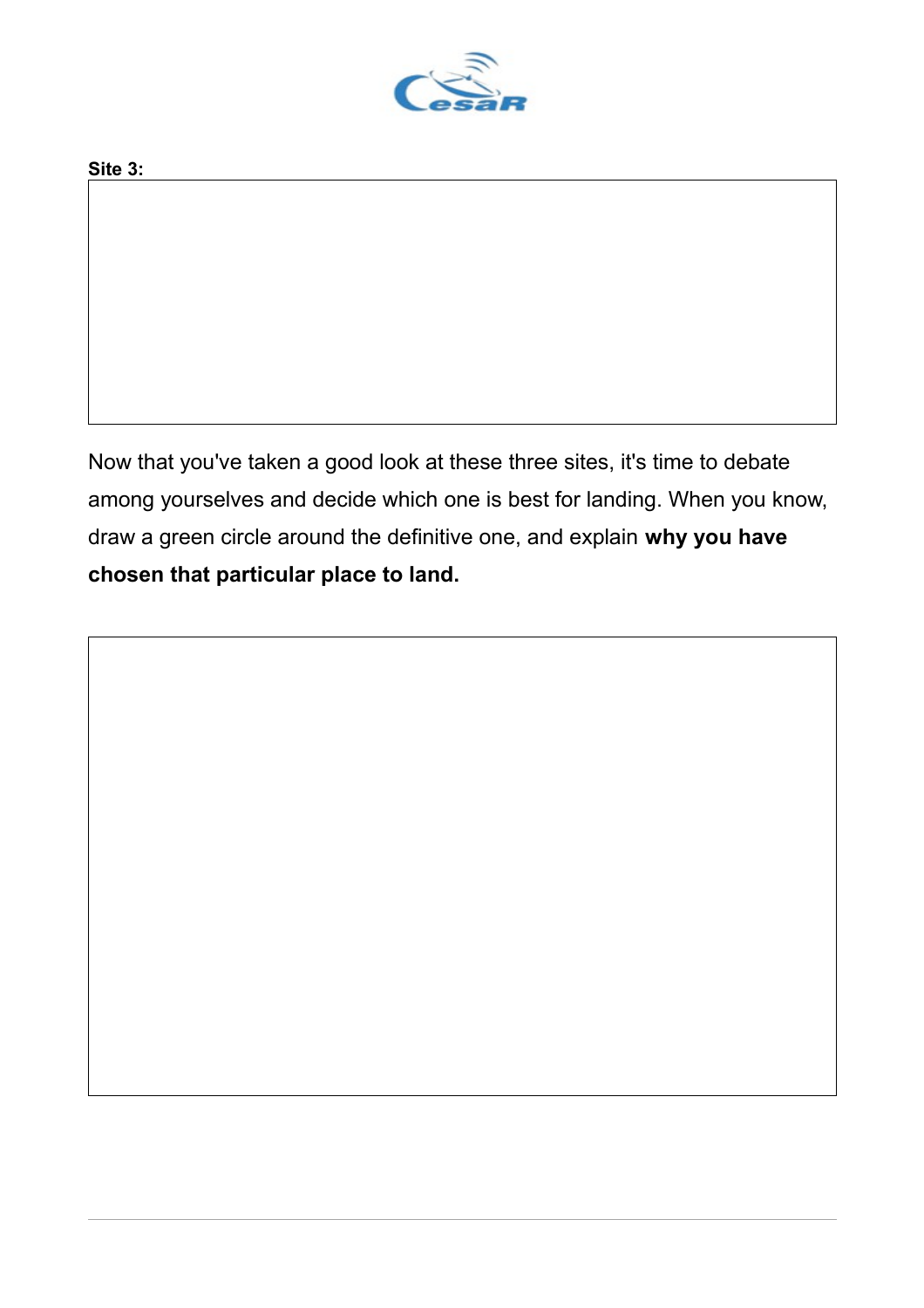

## **Preparation (part 5): What to do on the Moon**

There are surely a lot of questions we ask ourselves when we look at the Moon. Imagine we have gotten there on our rocket, at last. How do you figure the Moon will be? What would you like to find there? What would you like to do there? Let's draw it!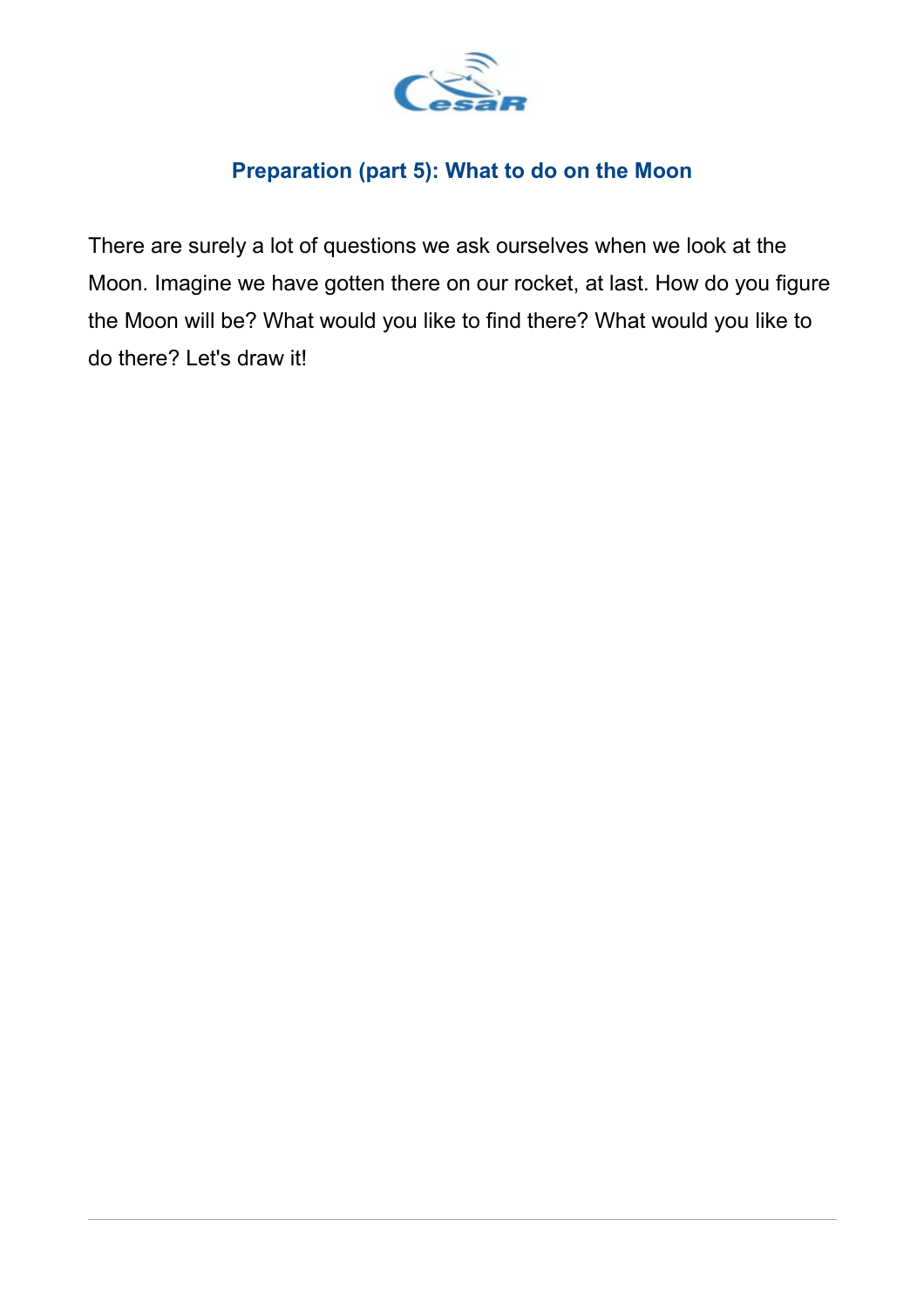

on the Moon